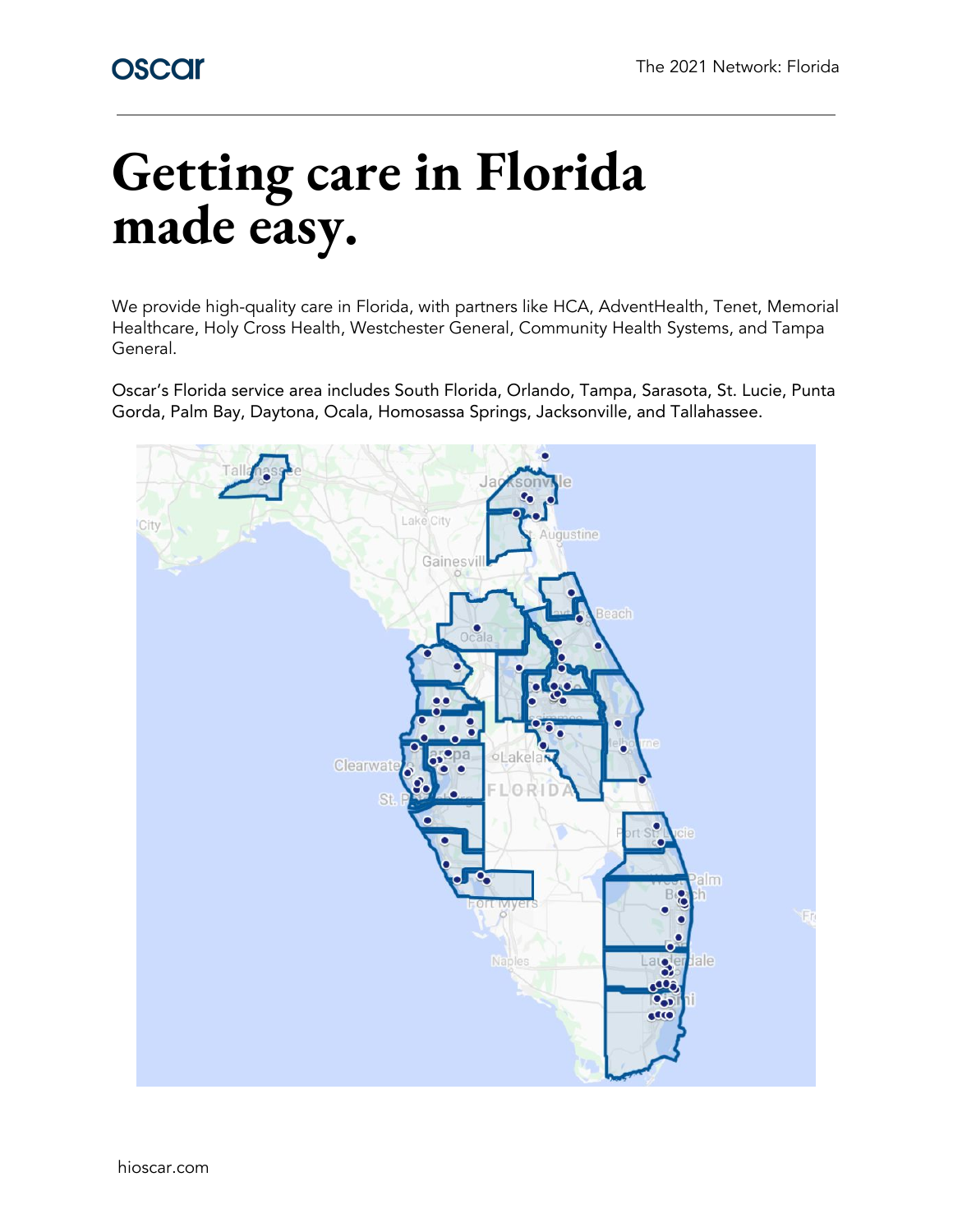### **Our 2021 Participating Hospital List**

Holy Cross Hospital **Aventura Hospital and Medical Center** Aventura Hospital and Medical Center Joe DiMaggio Children's Hospital at Memorial Coral Gables Hospital Florida Medical Center **Hialeah Hospital** Hospital Memorial Hospital Miramar New York Channel Regional Medical Center Memorial Regional Hospital Memorial Regional Hospital Mercy Hospital Memorial Regional Hospital South North Shore Medical Center Memorial Hospital West **Palmetto General Hospital** Memorial Hospital Pembroke Westchester General Hospital Northwest Medical Center **Lake** Plantation General Hospital **AdventHealth Waterman** University Hospital & Medical Center **Orange** Westside Regional Medical Center **Australian Control** AdventHealth Apopka **Palm Beach Beach Beach Beach AdventHealth East Orlando** Delray Medical Center **AdventHealth for Children** Good Samaritan Medical Center **AdventHealth for Women** JFK Medical Center AdventHealth Orlando JFK Medical Center North Campus **AdventHealth Winter Garden** Palm Beach Gardens Medical Center **AdventHealth Winter Park** Palms West Hospital Saint Mary's Medical Center West Boca Medical Center

#### **Broward Miami-Dade**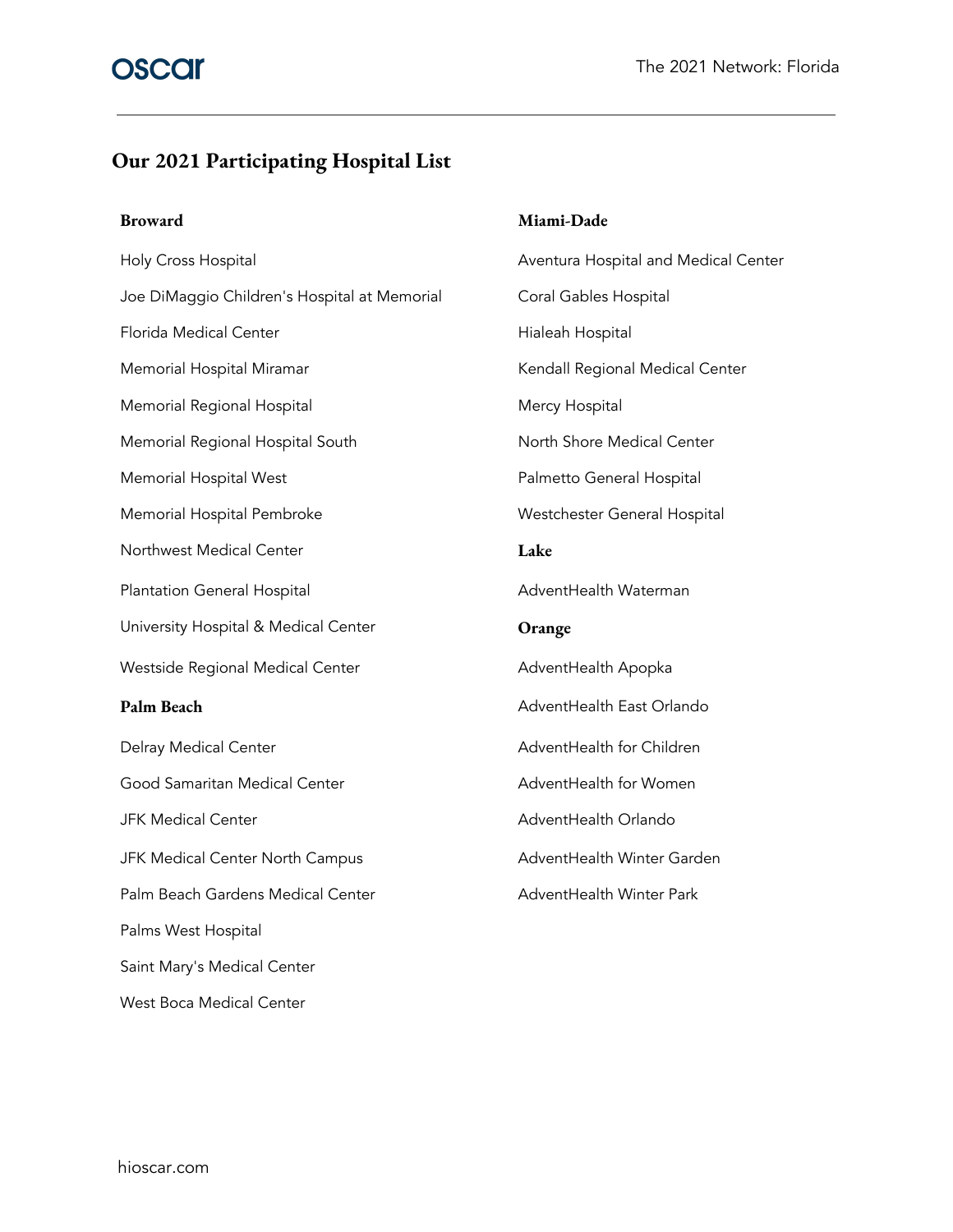## **Our 2021 Participating Hospital List (continued)**

| Osceola                                    | Pasco                                    |
|--------------------------------------------|------------------------------------------|
| AdventHealth Celebration                   | AdventHealth Connerton                   |
| AdventHealth Kissimmee                     | AdventHealth Dade City                   |
| Osceola Regional Medical Center            | AdventHealth Wesley Chapel               |
| Poinciana Medical Center                   | AdventHealth Zephyrhills                 |
| St Cloud Regional Medical Center           | Medical Center of Trinity                |
| Seminole                                   | Regional Medical Center Bayonet Point    |
| AdventHealth Altamonte Springs             | Pinellas                                 |
| AdventHealth for Lake Mary Emergency Dept. | AdventHealth North Pinellas              |
| Central Florida Regional Hospital          | Bayfront Health St. Petersburg           |
| Oviedo Medical Center                      | Largo Medical Center                     |
| Hernando                                   | Largo Medical Center - Indian Rocks Road |
| Bayfront Health Brooksville                | Northside Hospital & Heart Institute     |
| Bayfront Health Spring Hill                | Palms of Pasadena Hospital               |
| Oak Hill Hospital                          | Saint Petersburg General Hospital        |
| Hillsborough                               | <b>Nassau</b>                            |
| AdventHealth Carrollwood                   | <b>Baptist Medical Center Nassau</b>     |
| AdventHealth Tampa                         | Volusia                                  |
| Brandon Regional Hospital                  | AdventHealth Daytona Beach               |
| Memorial Hospital of Tampa                 | AdventHealth DeLand                      |
| South Bay Hospital                         | AdventHealth Fish Memorial               |
| Tampa Community Hospital                   | AdventHealth New Smyrna Beach            |
| Tampa General Hospital                     | Flagler                                  |
|                                            | AdventHealth Palm Coast                  |